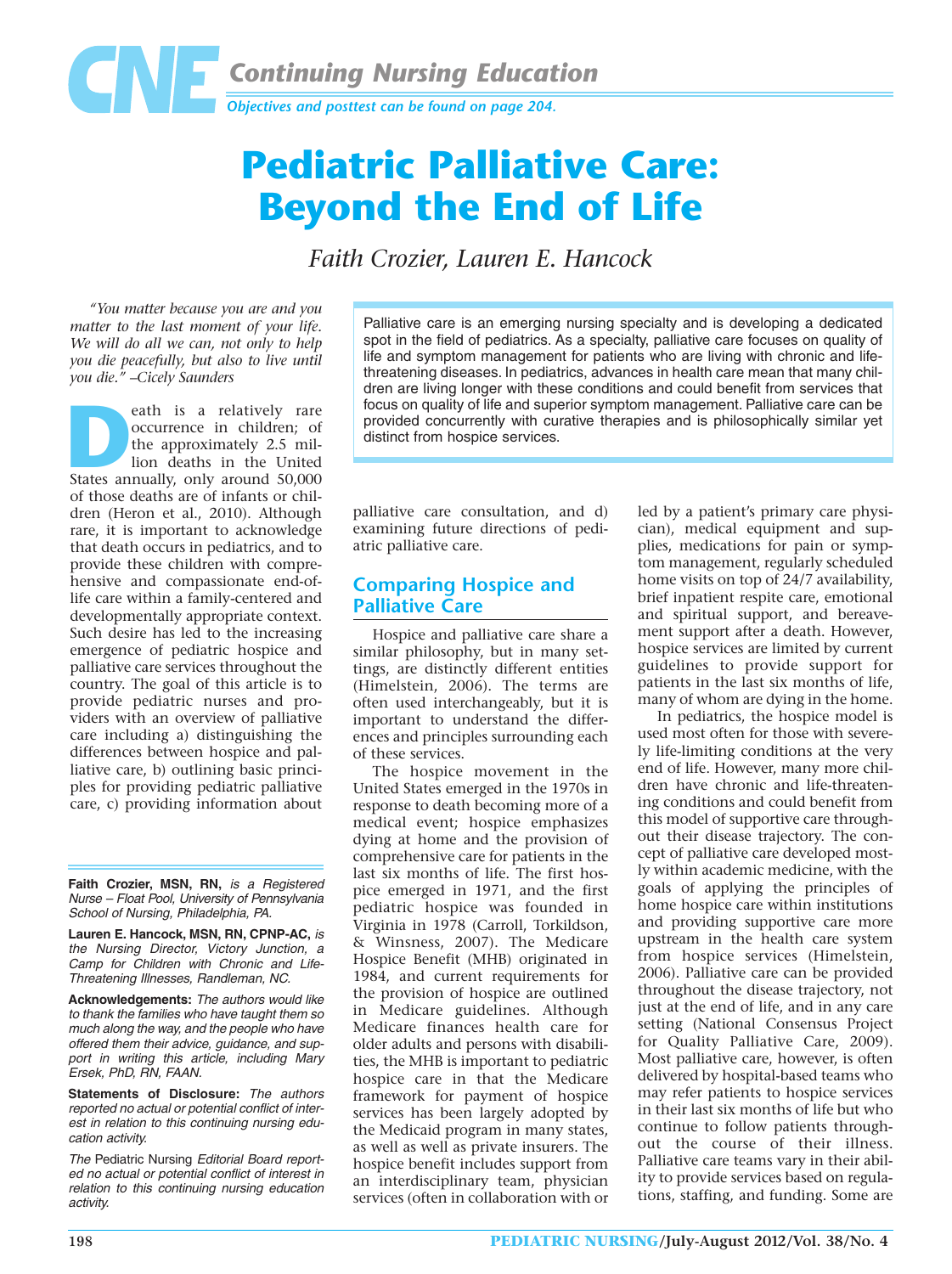

able to follow patients only in an inpatient setting, whereas others can see patients who are cared for on an outpatient basis or even make visits to the home.

The World Health Organization (WHO) definition of palliative care (see Figure 1) allows palliative care to be much broader than hospice care, and emphasizes the primary goals of symptom management and holistic care of a patient and family facing a life-threatening illness. WHO further describes palliative care as it pertains to children:

*Palliative care for children is the active total care of the child's body, mind, and spirit, and also involves giving support to the family. It begins when illness is diagnosed and continues regardless of whether or not a child receives treatment directed at the disease. Health providers must evaluate and alleviate a child's physical, psychological, and social distress. Effective palliative care requires a broad multidisciplinary approach that includes the family and makes use of available community re sources; it can be successfully implemented even if resources are limited. It can be provided in tertiary care facilities, in community health centers, and even in children's homes* (WHO, 2010).

An important point to recognize in palliative care is that it is not an alternative method of care, but instead, a method of care that can co-exist with curative treatments to provide children and families with the best possible treatment. Palliative care can be provided to patients from the diagnosis of their life-threatening illness, and palliative services can have increased involvement in care and symptom management as needed in accordance with the family's wishes. Along with WHO, the American Academy of Pediatrics (AAP) has released a statement in support of pediatric palliative care and outlining recommendations for its provision, including an emphasis on palliative care coexisting with curative therapies (AAP Committee on Bioethics and Committee on Hospital Care, 2000). With a focus on symptom management and quality of life, palliative care is a beneficial model of care for many children and should be offered in conjunction with curative treatments for a chronic, lifethreatening, or life-limiting illness.

#### **Figure 1. WHO Definition of Palliative Care**

An approach that improves the quality of life of patients and their families facing the problems associated with life-threatening illness, through the prevention and relief of suffering by means of early identification and impeccable assessment and treatment of pain and other problems, physical, psychosocial, and spiritual.

## **Epidemiology of Pediatric End of Life**

It has been estimated that 13.9% of all children are living with a chronic health condition (Friebert, 2009). The majority of these children are suffering from mild chronic health conditions, with only 2% of children suffering from major or extreme levels of disability (Friebert, 2009). Palliative care can be provided not only to children who are near the end of life, but also to children with these chronic, life-limiting conditions, even when curative treatments are ongoing. According to the Children's Project on Palliative/Hospice Services (ChiPPS), approximately 8,600 children are eligible for pediatric palliative care services on any given day, and palliative care may be an appropriate model of care for 1.5 to 2 million children in the United States living with life-limiting disabilities and illnesses (Children's Project on Palliative/ Hospice Services Administrative/Poli cy Workgroup of the National Hospice and Palliative Care Organization, 2001). On any given day, roughly 5,000 children with chronic childhood conditions are within the last six months of life and may benefit from hospice services (Friebert, 2009).

Although many children and families may benefit from improved endof-life care, hospice and palliative care services for children are not widely available and are often under-utilized. Although specific to oncology, one survey found that only 36% of Children's Oncology Group (COG) institutions had access to palliative care services (Johnston et al., 2008). Additionally, of the more than 3,000 hospice programs in the United States, only 450 (15%) said they were prepared to offer hospice services to children (ChiPPS Administrative/ Policy Workgroup of the National Hospice and Palliative Care Organization, 2001), and more than half of hospice programs that serve children serve only 1 to 10 children per year (Friebert, 2009).

The availability of palliative care and hospice services for children is limited; however, these services are in demand. It has been shown that 82% of children who die are hospitalized, and many of these children are in an intensive care unit (Field & Behrman, 2003). An epidemiological study in Washington State showed that 84% of infants with chronic complex conditions were hospitalized at the time of their death, and 50% of them were mechanically ventilated when they died (Feudtner, DiGiusppe, & Neff, 2003). However, 70% of parents would prefer to have their child die at home if the resources were available (Friebert, 2009). Hospice services can facilitate obtaining resources for death in the home for children and families, and inpatient pediatric palliative care teams can facilitate the transition from a medical environment to home in collaboration with community hospice services.

## **Basic Principles Of Palliative Care**

## **Emphasis on Quality of Life**

The provision of pediatric palliative care should center on a child and family's quality of life. It is important to encourage families to focus on the quality of the child's life and not the quantity of days lived (Kang et al., 2005). Quality of life may be defined differently for each child, but by managing distressing symptoms, providers may be able to not only improve the child's quality of life, but positively impact the course of the child's illness (WHO, 2010). A pediatric palliative care team should be dedicated to "helping children and families live to their fullest while facing complex medical conditions" (Himelstein, 2006, p. 163). Com munication is central to palliative care, and speaking with the child and family about their wishes and desires. as well as their definitions of what quality of life means, is important (Ewing, 2009).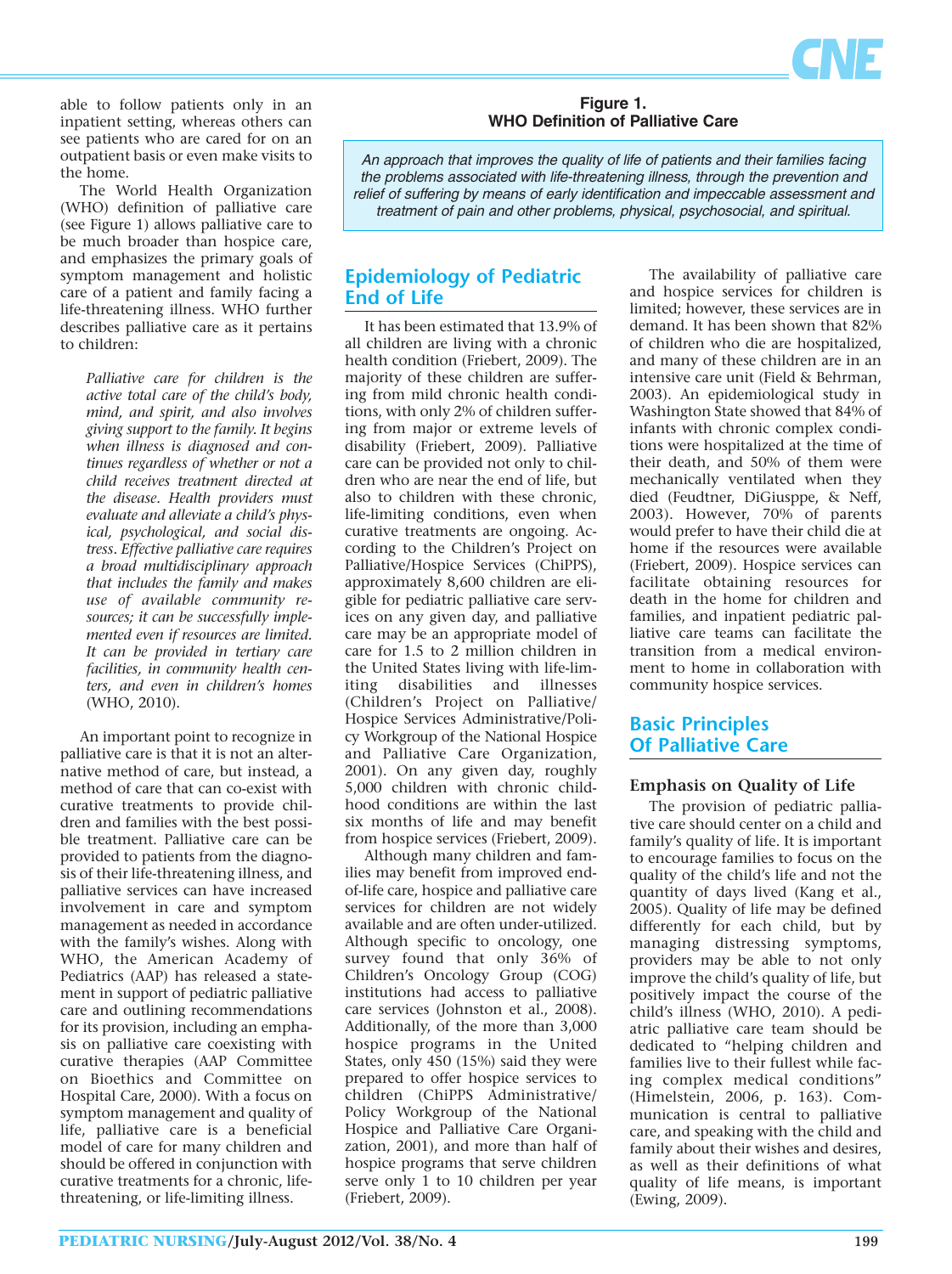It is beneficial to have conversations about quality of life early in the course of a child's illness, when older patients may be able to participate in discussions and families are not under the stress of making immediate decisions (Kang et al., 2005). Conversations about the inclusion of palliative care in a child's care team can occur at diagnosis of a lifethreatening illness, or it can be brought up when a patient experiences progression of the illness exhibited by abnormal blood work, imaging scan, or a change in clinical symptoms. However, it is recommended to have these conversations earlier in the disease process, for example, at diagnosis instead of with a third relapse. When conversations about prognosis and goals of care occur earlier in the disease process, children have been shown to receive better palliative care and experience decreased suffering (Wolfe et al., 2000). Even for children who are not at the end of life but experiencing a chronic illness earlier in the disease process, palliative care teams provide an outlook focused on quality of life that can improve the family's experience with a chronic illness. This quality-of-life focused care includes improved symptom management and improved communication between families and providers, as well as between providers. All patients with life-threatening illnesses can benefit from improved communication, symptom management, and quality of life throughout their disease process, not only at the end of life.

A good palliative care program can improve both the patient's and family's quality of life by providing appropriate symptom management throughout the course of a life-threatening illness, compassionate end-of-life care, and support for the family in bereavement (WHO, 2010). Families have reported that important aspects of palliative care include honesty, access to staff, good communication and care coordination, emotional support from staff, being able to maintain the parent/child relationship, and respect for their faith (Meyer, Ritholz, Burns, & Truog, 2006). Addressing all of these issues and emphasizing an environment of open communication can lead to improved quality of life for patients and families throughout the course of a life-threatening illness as well as at the end of life.

## **Symptom Management**

Although palliative care incorporates careful assessment and treatment of any symptom, four categories of symptoms are most distressing to pediatric patients and their families receiving palliative care: a) pain, b) dyspnea, c) gastrointestinal disturbances, and d) neurological changes. Assessment and treatment of symptoms should be done in the least invasive way possible and should not cause more distress than the original symptom (Kang et al., 2005). It is "applicable early in the course of illness, in conjunction with other therapies that are intended to prolong life…to manage distressing clinical complications" (WHO, 2010). Symptom control should be offered to all patients (Harris, 2004), including those who are suffering from life-limiting illnesses and those at the end of life.

Pain is one of the most commonly reported symptoms at the end of life and is often a significant fear for patients with life-threatening illnesses. Effective pain management involves frequent assessments, knowledge of pain medications, adjunct medications, and therapies, as well as communication with the patient and family. Several valid and reliable pain rating scales exist that are appropriate for children. Some examples of these pain scales are the numeric pain rating scale (Connelly, 2010), the Wong-Baker Faces scale (Tomlinson, von Baeyer, Sanson, & Sung, 2010) and the FLACC pain rating scale (Voepel-Lewis, Zanotti, Dammeyer, & Merkel, 2010). Providers, patients, and families are encouraged to use the pain scale that provides a consistent, accurate way to measure and treat the child's pain. When children are unable to report their pain, either because they are preverbal or nonverbal secondary to illness, observation of pain behaviors, identification of potential causes of pain, and proxy reports, especially from parents, should be used (Herr et al., 2006).

The WHO ladder provides a threestep approach with pharmacologic recommendations for managing acute pain and is a good place for providers to start when addressing pain (Kang et al., 2005). The use of opioids for relief of pain should not be avoided, and children with advanced disease or those who have developed a tolerance may require high doses of opioids to achieve ade-

quate pain relief. Tolerance to these opioid drugs is not the same as a psychological addiction; some children may require very high doses to experience relief from pain, but when used for pain relief and administered as prescribed, the risk of addiction is very low. Nurses should be aware that many children who require chronic pain relief, especially at the end of life, may be on exceptionally high doses of pain-relieving drugs. Providers should discuss pain management goals with patients and families to determine their goals for achieving a balance between pain management and sedation when using these medications. Some patients may wish to have relief from pain as a priority, whereas others may be willing to live with pain to be more alert. In additions to opioids, other methods for managing acute and chronic pain include medications, such as gabapentin for neuropathic pain and steroids for pain related to inflammation (Aiello-Laws et al., 2009). Non-drug modalities that can be employed for pain relief include acupuncture, massage, and radiation therapy, as well as distraction, positioning, and hot and cold applications.

Pain medications are also often used as the first-line treatment for children with acute dyspnea. In addition to pain, dyspnea should be assessed often. Rating scales are available for dyspnea (Ullrich & Mayer, 2007), but are not well studied in the pediatric population and therefore parental, or if possible, patient report of symptoms may be more beneficial. Anxioloytics or benzodiazapines may help minimize anxiety and distress around feelings of breathlessness; however, opioids such as morphine are often first-line therapy for the relief of dyspnea (Kang et al., 2005). These medications all may increase drowsiness. A small number of studies have also shown that nebulized opioids may provide relief for some children, and fentanyl may be more effective than other inhaled options; however, intravenous and oral formulations have still been proven to provide superior pain relief (Kang et al., 2005). If a child has an underlying lung disease, bronchodilators and systemic steroids should be used first to provide dyspnea relief by treating the underlying disease (Kang et al., 2005). Positive pressure ventilation delivered via continuous positive airway pres-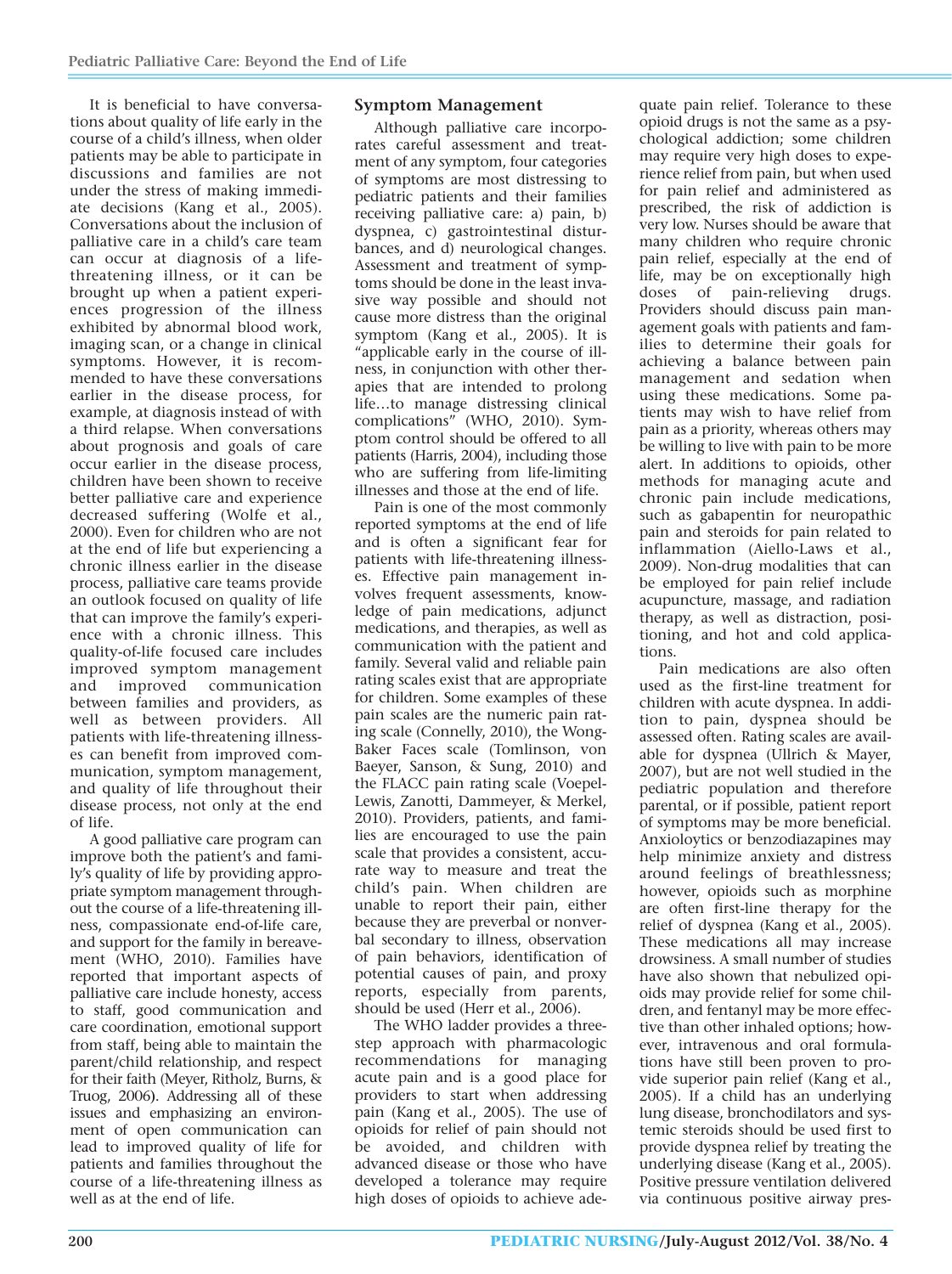

sure (CPAP) or bilevel positive airway pressure (BiPAP) may increase comfort for some children with dyspnea (Ullrich & Mayer, 2007). In addition, some children report the use of fans, air conditioning, and oxygen as useful (Bausewein, Booth, Gysels, & Higginson, 2008).

Gastrointestinal (GI) disturbances, including nausea, vomiting, decreased appetite, and constipation, are not uncommon in children with advanced disease. Whenever possible, it is important to identify and treat the underlying cause of the disturbance. Nausea and vomiting can be relieved with a variety of pharmacologic modalities, including ondansetron, diphenhydramine, promethazine, scopolamine patches, and dronabinol, depending on the child's age and medical condition. Of note, dronabinol is contraindicated in patients with depression (Santucci & Mack, 2007). Small, frequent meals may also be helpful. Interventions that may be helpful for children with an intestinal obstruction due to tumor size, abdominal compression, or intestinal paralyde include venting the stomach, medication (such as octreotide), surgical intervention, or corticosteroids (Santucci & Mack, 2007).

Constipation may be managed with a bowel routine that can include increased fluid and fiber intake and the use of stool softeners or laxatives. Enemas and suppositories may be necessary for immobile children, but these can increase stress for children and families and should only be used when necessary. Caution should be taken when using bulk-forming laxatives in a child with little oral intake because these can increase the risk of obstruction (Santucci & Mack, 2007).

GI disturbances are often a side effect of pain management, and routine bowel regimens started concurrently with pain medication are imperative. Opioid rotation may be beneficial for children with refractory constipation despite good bowel regimens (Santucci & Mack, 2007). A child with decreased appetite is often a difficult experience for families. As with all symptoms, any potential cause should be identified and treated when possible. Appetite stimulants, such as megestrol and corticosteroids, may be useful in children who are still taking food and fluids by mouth, especially if the family is experiencing significant distress related to the loss of appetite (Santucci & Mack, 2007).

Encouraging family members to provide other care for their child during the time that they would have spent feeding them may minimize family distress surrounding loss of appetite; this can include oral care, skin care, and massage. Offering small bites and tastes of food can provide children and families with comfort even if the intake is not enough to offer nutritional benefit.

Seizures, loss of consciousness, and fluctuating cognition can be especially distressing for children and families, and are often unpredictable. It is especially important to identify possible underlying causes of these symptoms, such as metabolic derangements, tumor growth, or ischemic injury, and to treat the underlying cause with appropriate therapies. Anticipatory guidance to families of children that are likely to experience seizures should be provided consistently and frequently. Children may benefit from anti-epileptic medications, although these may increase drowsiness or agitation. A plan should be made for any child who is at risk of experiencing status epilepticus (Wusthoff, Shellhaas, & Licht, 2007). Children who are experiencing restlessness, agitation, and fluctuating cognition may benefit from anxiolytics, but again, these medications can potentiate sedation (Wusthoff et al., 2007). Child and family education and anticipatory guidance are important because seizures and other neurological symptoms can be quite distressing for families. Increased comfort as well as having a plan and resources in place for managing symptoms can help minimize family distress and patient suffering.

Frequent assessment, appropriate management, interdisciplinary collaboration, and communication with families are key concepts for symptom management in palliative care. The provision of palliative care, with an emphasis on symptom management, should start at diagnosis for children with life-threatening or potentially life-threatening illnesses, and continue throughout their care alongside curative therapies and through the end of life.

#### **Communication and Decision Making**

"Let us communicate with each other clearly, compassionately, and collaboratively, as we strive to improve the quality of life for children including, when necessary, that part of life that is dying" (Feudtner, 2007, p. 583). As with many successful partnerships, communication is key in pediatric palliative care between patients/families and providers, as well as between providers caring for the child. For a successful, skilled pediatric palliative care team to be established, staff working within the institution must be aware of what the team can do, who can contact the team, and what resources are available to patients and staff from the team. Members of these palliative care teams often include physicians, nurse practitioners, registered nurses, social workers, child life specialists, and chaplains, but could also include psychologists and music or art therapists depending on patient and family needs. Staff members who receive education and support from such a team feel more comfortable consulting and collaborating with the team for palliative care and tend to refer<br>earlier (Davies et al., 2008).  $(Davies et al., 2008).$ Communication between providers is important to provide families with a consistent message, and palliative care teams often assist in facilitating this communication.

Children and families depend on consistent, frequent communication about sensitive, often difficult information and may require repetition of facts. It is important to be open and honest with families, and to speak clearly and in simple terms. Often, families need multiple meetings to fully understand a situation and to make decisions for their loved one. Effective therapeutic communication takes skill in conversations, ranging from breaking bad news to planning a family meeting to discussing goals of care (Kang et al., 2005). Supportive colleagues can provide feedback on what went well in addition to what could be improved. As Mark Twain said, "The difference between the right word and the almost right word is the difference between lightning and a lightning bug" (Twain, 1888).

Although finding the right words is important for effective communication, listening and silence are also vital to the process. Families need and desire information, but allowing silence and listening to a patient's and family's wishes are also important aspects of effective, therapeutic communication. It is important to allow for silence in conversations and to be unafraid of having the perfect words.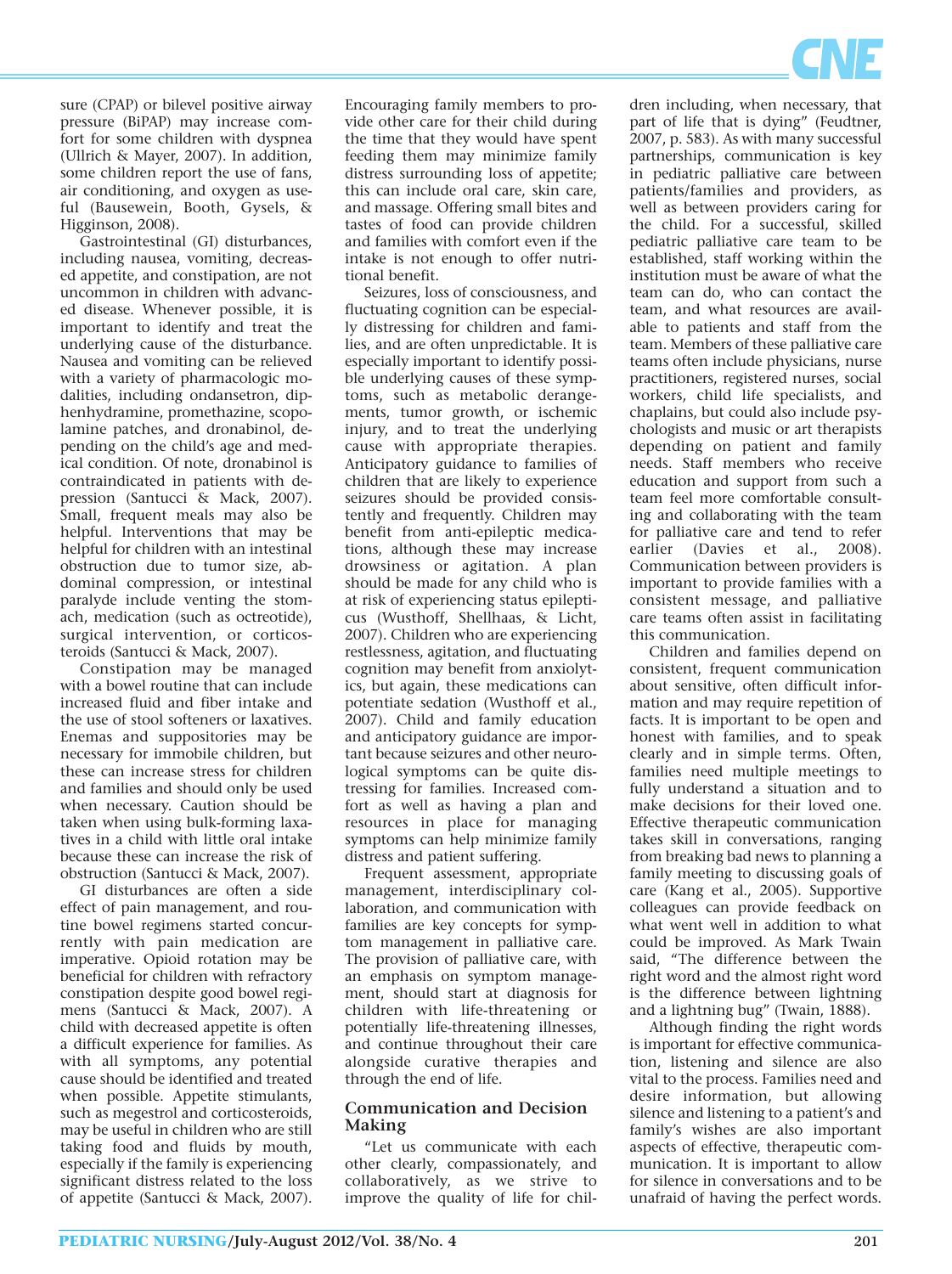Sometimes a therapeutic presence is all that is needed, and families may reveal more when given the opportunity, which can only happen when silence is allowed. Silence can be a very important communication tool and must not be underestimated when working with children with chronic and life-threatening conditions and their families.

## **The Pediatric Consult**

In most pediatric settings, palliative care teams operate in a consultative role, although in some cases, they are the primary providers. Involvement of the palliative care team usually begins with a referral, often from a physician or nurse outside the team. Many barriers exist to obtaining a palliative care consult. Multiple studies have shown that pediatric providers may equate palliative care with hospice, are unsure of when to refer to palliative care, are uncomfortable with prognostication, and lack training, comfort, and education in palliative care services (Boldt, Yusuf, & Himelstein, 2006; Davies et al., 2008; Docherty, Miles, & Brandon, 2007; Sheetz & Bowman, 2008; St. Laurent-Gagnon, Duval, & Carnevale, 2008; Thompson, Knapp, Madden, & Shenkman, 2009). For many established pediatric palliative care teams, obtaining a consult from a specialty service, such as cardiology, oncology, or genetics, can be challenging (Ward-Smith et al., 2007). This may be because these specialty providers often focus on cure as opposed to symptom management, and may be uncomfortable providing curative and palliative therapies simultaneously (Foster, 2007; Kang et al., 2005).

Collaboration, in addition to consultation, is important for optimizing utilization of palliative care services, and more importantly, patient and family satisfaction with their child's overall health care treatment (Hays et al., 2006; Hinds, Oakes, Hicks, & Anghelescu, 2005). Families who receive palliative care consults earlier in a patient's disease are more likely to feel supported throughout the child's illness, death, and bereavement period (Mack & Wolfe, 2006; Wolfe et al., 2000, 2008). Studies have also shown that as the number of palliative care consults increases, children are more likely to have "Do Not Resuscitate" orders, receive less aggressive care,

spend fewer days in intensive care, and obtain better pain and symptom management. Families report greater satisfaction with care and decreased emotional distress when they are involved with a palliative care team (Duncan, Spengler, & Wolfe, 2007; Lee & Dupree, 2008; Tan, Totapally, Torbati, & Wolfsdorf, 2006; Wolfe et al., 2008).

In addition to improved patient and family outcomes, non-palliative care providers prefer to have an experienced palliative care team available to assist in the management of complex patients (Sheetz & Bowman, 2008). Many teams have been successfully developed from pain teams (Friedrichsdorf, Remke, Symalla, Gibbon, & Chrastek, 2007) and coexist in institutions with a cure-driven mission (Harper et al., 2007; Kang et al., 2005). The focus of any palliative care team should be family-centered, culturally sensitive care; improved patient quality of life; advanced symptom management; skilled communication with providers and families; support from diagnosis through bereavement; continuing education for team members and colleagues; and awareness of community resources (Brandon, Docherty, & Thorpe, 2007; Center to Advance Palliative Care, 2010; Davies, Collins, Steele, Pipke, & Cook, 2003; Davies, Contro, Larson, & Widger, 2010; Hubble et al., 2009; Jennings, 2005; Meyer et al., 2006; Rushton et al., 2006; Weidner, 2007; WHO, 2010). As these advanced teams continue developing throughout the country and awareness of these teams as expert resources increases, the number of consults will undoubtedly rise, resulting in increased patient, family, and provider satisfaction.

# **Future Directions in Pediatric Palliative Care**

The future of pediatric palliative care will include more pediatric facilities providing inpatient, interdisciplinary palliative care and expansion of these services into the community. These palliative care teams will incorporate physicians, nurses, social workers, chaplains, child life specialists, and other support staff to provide truly comprehensive care to patients and families.

With the creation and expansion of palliative care teams will come increased awareness of palliative care

among pediatric providers, and increased awareness of the resources available for practitioners and families from palliative care teams. Providers will benefit from increased education about the concept of palliative care and the advantages of obtaining a palliative care consult early in the disease process, preferably at the diagnosis of a chronic or life-threatening illness. Families also need more information about the services that palliative care can provide and how to access these services. However, the information provided to families depends on the education of providers distributing the information, and increased awareness of palliative care resources among providers will result in increased awareness and education of families about palliative care services.

The future of palliative care should also involve increased support from insurance companies and governmental agencies to provide increased reimbursement for palliative care and to make billing and reimbursement easier for palliative care providers, particularly advanced practice nurses working in the field. Reimbursement is a complicated process for any consultative service, especially one that wishes to provide consults to families in the inpatient, outpatient, and home settings. Increased financial support from both insurance companies and government agencies may increase the development, compensation, and use of palliative care services.

Children are living longer with progressive, life-limiting illness, in creasing the need for pediatric palliative care. Every pediatric provider needs awareness of palliative care services that can be provided in the hospital and community in which they practice. All patients with chronic and life-threatening illnesses should be referred to a palliative care team early in the course of illness to help collaborate with the primary specialists and provide improved quality of life, better symptom management, and skilled communication throughout a patient's disease trajectory, including end-of-life care and bereavement support for family members. The future of pediatric palliative care is aimed at improved recognition, increased utilization, and better reimbursement for palliative care providers. Increased utilization and availability of pediatric palliative care specialists will also increase overall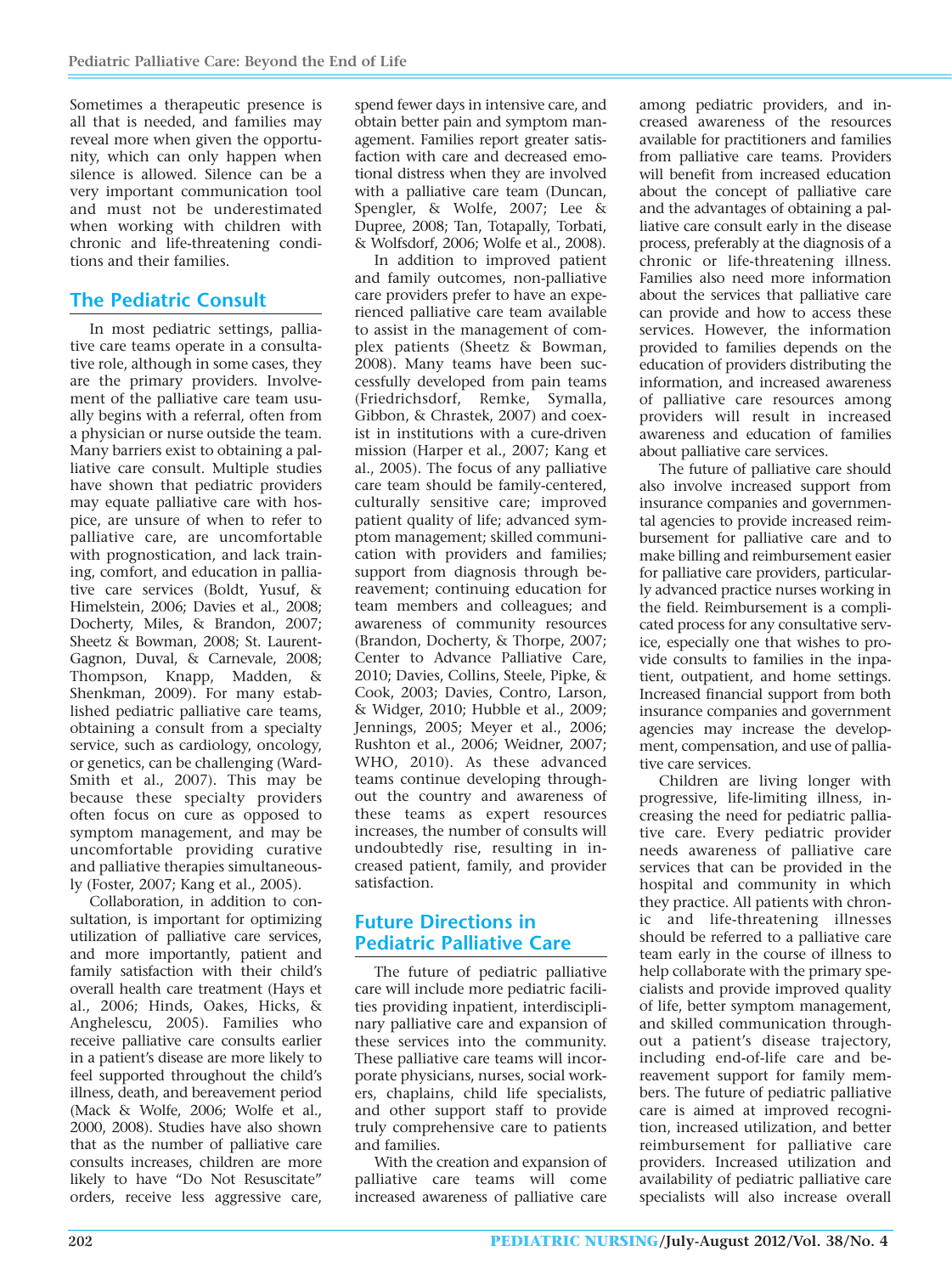

provider, patient, and family satisfaction within the pediatric health care system for children with complex medical conditions.

#### **References**

- American Academy of Pediatrics (AAP) Committee on Bioethics and Committee on Hospital Care. (2000). Palliative care for children. Pediatrics, 106(2), 351-357.
- Aiello-Laws, L., Reynolds, J., Deizer, N., Peterson, M., Ameringer, S., & Bakitas, M. (2009). Putting evidence into practice: What are the pharmacologic interventions for nociceptive and neuropathic cancer pain in adults? Clinical Journal of Oncology Nursing, 13(6), 649-655.
- Bausewein, C., Booth, S., Gysels, M., & Higginson, I.J. (2008). Non-pharmacological interventions for breathlessness in advanced stages of malignant and non-malignant diseases. Cochrane Database of Systematic Reviews, 2, CD005623. doi:10.1002/14651858.CD 005623.pub2
- Boldt, A.M., Yusuf, F., & Himelstein, B.P. (2006). Perceptions of the term palliative care. Journal of Palliative Medicine, 9(5), 1128-1136.
- Brandon, D., Docherty, S.L., & Thorpe, J. (2007). Infant and child deaths in acute care settings: Implications for palliative care. Journal of Palliative Medicine, 10(4), 910-918.
- Center to Advance Palliative Care. (2010). Defining palliative care. Retrieved from http://www.capc.org/building-a-hospitalbased-pallaitve-care-program/case/ definingpc
- Carroll, J.M., Torkildson, C., & Winsness, J.S. (2007). Issues related to providing quality pediatric palliative care in the community. Pediatric Clinics of North America, 54(5), 813-827.
- Children's Project on Palliative/Hospice Services Administrative/Policy Workgroup of the National Hospice and Palliative Care Organization. (2001). A call for change: Recommendations to improve the care of children living with life-threatening conditions. Retrieved from http://www.nhpco.org/files/public/ ChiPPSCallforChange.pdf
- Connelly, M. (2012). The verbal numeric rating scale in the pediatric emergency department. What do the numbers really mean? Pain, 149(2), 167-168.
- Davies, B., Collins, J.B., Steele, R., Pipke, I., & Cook, K. (2003). The impact on families of a children's hospice program. Journal of Palliative Care, 19(1), 15-26.
- Davies, B., Contro, N., Larson, J., & Widger, K. (2010). Culturally sensitive informationsharing in pediatric palliative care. Pediatrics, 125(4), e859-e865. doi:10. 1542/peds.2009-0722
- Davies, B., Sehring, S.A., Partridge, J.C., Cooper, B.A., Hughes, A., Philp, J.C., … Kramer, R.F. (2008). Barriers to palliative care for children: Perceptions of pediatric health care providers. Pediatrics, 121(2), 282-288.
- Docherty, S.L., Miles, M.S., & Brandon, D. (2007). Searching for "the dying point:"

Providers' experiences with palliative care in pediatric acute care. Pediatric Nursing, 33(4), 335-341.

- Duncan, J., Spengler, E., & Wolfe, J. (2007). Providing pediatric palliative care: PACT in action. MCN: The American Journal of Maternal Child Nursing, 32(5), 279-287.
- Ewing, B. (2009). Wish fulfillment: Palliative care and end-of-life intervention. Pediatric Nursing, 35(2), 81-85.
- Feudtner, C. (2007). Collaborative communication in pediatric palliative care: A foundation for problem-solving and decisionmaking. Pediatric Clinics of North America, 54(5), 583-ix.
- Feudtner, C., DiGiusppe, D.L., & Neff, J.M. (2003). Hospital care for children and young adults in the last year of life: A population-based study. BMC Medicine, 1, 3.
- Field, M.J., & Behrman, R.E. (2003). When children die: Improving palliative and end-of-life care for children and their families. Washington, DC: The Nationals Academies Press.
- Foster, T.L. (2007). Pediatric palliative care revisited. Journal of Hospice & Palliative Nursing, 9(4), 212-219.
- Friebert, S. (2009). National Hospice and Palliative Care Organization facts and figures: Pediatric palliative and hospice care in America. Retrieved from http://www.nhpco.org/pediatrics
- Friedrichsdorf, S.J., Remke, S., Symalla, B., Gibbon, C., & Chrastek, J. (2007). Developing a pain and palliative care programme at a U.S. children's hospital. International Journal of Palliative Nursing, 13(11), 534-542.
- Harper, J., Hinds, P.S., Baker, J.N., Hicks, J., Spunt, S.L., & Razzouk, B.I. (2007). Creating a palliative and end-of-life program in a cure-oriented pediatric setting: The zig-zag method. Journal of Pediatric Oncology Nursing, 24(5), 246-254.
- Harris, M.B. (2004). Palliative care in children with cancer: Which child and when? Journal of the National Cancer Institute Monographs, 32, 144-149.
- Hays, R.M., Valentine, J., Haynes, G., Geyer, J.R., Villareale, N., Mckinstry, B., … Churchill, S.S. (2006). The Seattle Pediatric Palliative Care Project: Effects on family satisfaction and health-related quality of life. Journal of Palliative Medicine, 9(3), 716-728.
- Heron, M., Sutton, P.D., Xu, J., Ventura, S.J., Strobino, D.M., & Geyer, B. (2010). Annual summary of vital statistics: 2007. Pediatrics, 125(1), 4-15.
- Herr, K., Coyne, P.J., Manworren, R., McCaffery, M., Merkel, S., Pelosi-Kelly, J., & Wild, L. (2006). Pain assessment in the non-verbal patient: Position statement with clinical practice recommendations. Pain Management Nursing, 7(2), 44-52.
- Himelstein, B.P. (2006). Palliative care for infants, children, adolescents, and their families. Journal of Palliative Medicine, 9(1), 163-181.
- Hinds, P.S., Oakes, L.L., Hicks, J., & Anghelescu, D.L. (2005). End-of-life care for children and adolescents. Seminars in Oncology Nursing, 21(1), 53-62.

Hubble, R.A., Ward-Smith, P., Christenson, K.,

Hutto, C.J., Korphage, R.M., & Hubble, C.L. (2009). Implementation of a palliative care team in a pediatric hospital. Journal of Pediatric Healthcare, 23(2), 126-131.

- Jennings, P.D. (2005). Providing pediatric palliative care through a pediatric supportive care team. Pediatric Nursing, 31(3), 195- 200.
- Johnston, D.L., Nagel, K., Friedman, D.L. Meza, J.L., Hurwitz, C.A., & Friebert, S. (2008). Availability and use of palliative care and end-of-life services for pediatric oncology patients. Journal of Clinical Oncology, 26(28), 4646-4650.
- Kang, T., Hoehn, S., Licht, D.J., Mayer, O.H., Santucci, G., Carroll, J.M., … Feudtner, C. (2005). Pediatric palliative, end-of-life, and bereavement care. Pediatric Clinical of North America, 52, 1029-1046.
- Lee, K.J., & Dupree, C.Y. (2008). Staff experiences with end-of-life care in the pediatric intensive care unit. Journal of Palliative Medicine, 11(7), 986-990.
- Mack, J.W., & Wolfe, J. (2006). Early integration of pediatric palliative care: For some children, palliative care starts at diagnosis. Current Opinion in Pediatrics, 18(1), 10-14.
- Meyer, E.C., Ritholz, M.D., Burns, J.P., & Truog, R.D. (2006). Improving the quality of end-of-life care in the pediatric intensive care unit: Parents' priorities and recommendations. Pediatrics, 117(3), 649- 657.
- National Consensus Project for Quality Paliative Care. (2009). Clinical practice guidelines for quality palliative care (2nd ed.). Pittsburgh, PA: Author.
- Rushton, C.H., Reder, E., Hall, B., Comello, K., Sellers, D.E., & Hutton, N. (2006). Interdisciplinary interventions to improve pediatric palliative care and reduce health care professional suffering. Journal of Palliative Medicine, 9(4), 922- 933.
- Santucci, G., & Mack, J.W. (2007). Common gastrointestinal symptoms in pediatric palliative care: Nausea, vomiting, constipation, anorexia, cachexia. Pediatric Clinics of North America, 54(5), 673-689.
- Sheetz, M.J., & Bowman, M.S. (2008). Pediatric palliative care: An assessment of physicians' confidence in skills, desire for training, and willingness to refer for end-of-life care. American Journal of Hospice & Palliative Medicine, 25(2), 100-105.
- St. Laurent-Gagnon, T., Duval, M., & Carnevale, F. (2006). Clinical research in pediatric palliative care: The dilemma of being both a clinician and a researcher. Journal of Palliative Care, 22(3), 236- 236.
- Tan, G.H., Totapally, B.R., Torbati, D., & Wolfsdorf, J. (2006). End-of-life decisions and palliative care in a children's hospital. Journal of Palliative Medicine, 9(2), 332-342.
- Tomlinson, D., von Baeyer, C.L., Sanson, J., & Sung, L. (2010). A systematic review of faces scales for the self-report of pain intensity in children. Pediatrics, 126(5), e1168-e1198.

*continued on page 227*